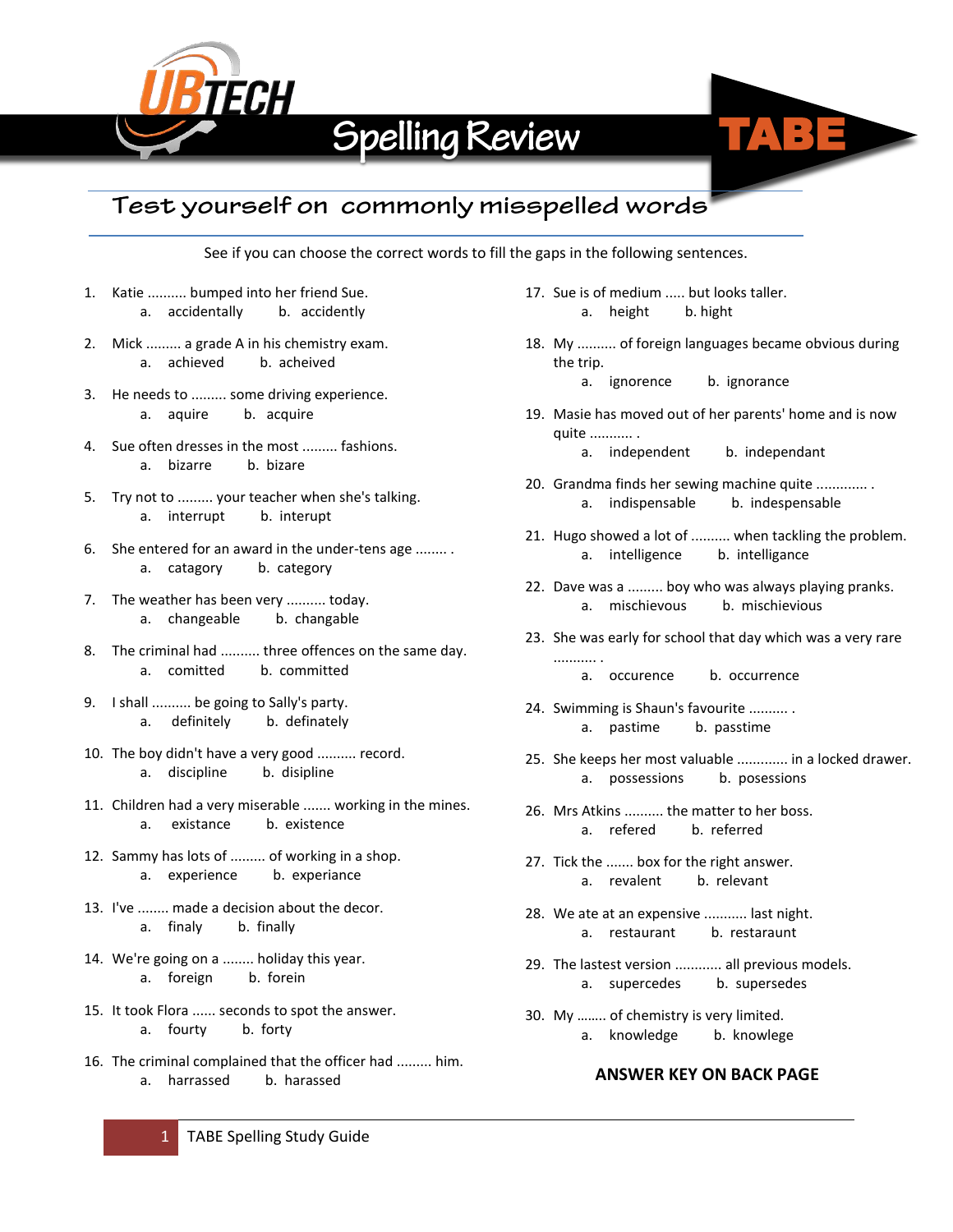### **Basic Rules For Better Spelling**

- 1. **Short-Vowel Rule:** When one-syllable words have a vowel in the middle, the vowel usually has a short sound: Examples: cat, dog, man, hat, mom, dad, got. If the letter after the vowel is *f, l, or s,* this letter is often doubled. Examples: staff, ball, pass.
- 2. **Two-Vowels Together:** When two vowels are next to each other, the first vowel is usually long (the sound is the same as the sound of the letter) and the second vowel is silent. Examples: meat, seat, plain, rain, goat, road, lie, pie.
- 3. **"Vowel-Consonant- e" Pattern:** When a short word, or the last syllable of a longer word, ends in this pattern: **vowel--consonant--e**, the first vowel is usually long and the **"e"** is silent. Examples: place, cake, mice, vote, mute.
- 4. **Y as a long i:** The letter **"Y"** makes the long sound of **"I"** when it comes at the end of a short word that has no other vowel. Examples: cry, try, my, fly, by, hi.
- 5. **Y as a long e:** When **"y"** or **"ey"** ends a word in an unaccented syllable, the **"y"** has the long sound of **"e"**. Examples: money, honey, many, key, funny.
- 6. **I before E:** Write **"I"** before **"e"** when the sound is long **"e"** except after the letter **"c."** Examples: relieve, relief, reprieve. Notice the change when there is a **"c"** preceding the **"ie"**: receipt, receive, ceiling, deceive, conceive.
- 7. **E before I:** Write **"e"** before **"I"** when the sound is long **"a".** Examples: weight, freight, reign.
- 8. **Oi or Oy:** Use **"oi"** in the middle of a word and use **"oy"** at the end of a word. Examples: boil, soil, toil, boy, toy.
- 9. **Ou or Ow:** Use **"ou"** in the middle of a word and use **"ow"** at the end of words other than those that end in **"n"** or **"d."** Examples: mouse, house, found, mount, borrow, row, throw, crow.
- 10. **Double Consonants:** When b, d, g, m, n, or p appear after a short vowel in a word with two syllables, double the consonant: b, d, g, m, n, or p. Examples: rabbit, manner, dagger, banner, drummer.
- 11. **The "ch" sound:** At the beginning of a word, use **"ch."** At the end of a word, use **"tch."** When the **"ch"**  sound is followed by "**ure"** or "**ion**," use "**t**." Examples: choose, champ, watch, catch, picture, rapture.
- 12. **Take Your Words Apart:** Break down your words into their component parts. For example, look at the synonym for "rivalry," which is "competition." Why is it spelled "**competition**" rather than "**compitition**?"

A "**competition**" is a petition of two or more people for the same thing; they seek the same objective. You get the correct spelling by dividing the word into its two parts: **com-petition**.

13. **Identify Prefixes:** A prefix is a letter or group of letters at the beginning of a word. When a word has a prefix, imagine that there is a hyphen between the word and the prefix, and you will generally see the correct spelling. "**Dissolve**" consists of **dis-solve**. "**Disappear**" consists of **dis-appear**. So, a word that is combined with the prefix **dis** is spelled with **ss** if the root word originally begins with **s**, but with a single s if it begins with any other letter. Examples: dis-satisfy, dis-similar, dis-appoint, dis-believe, dis-locate, dis-regard, mis-step,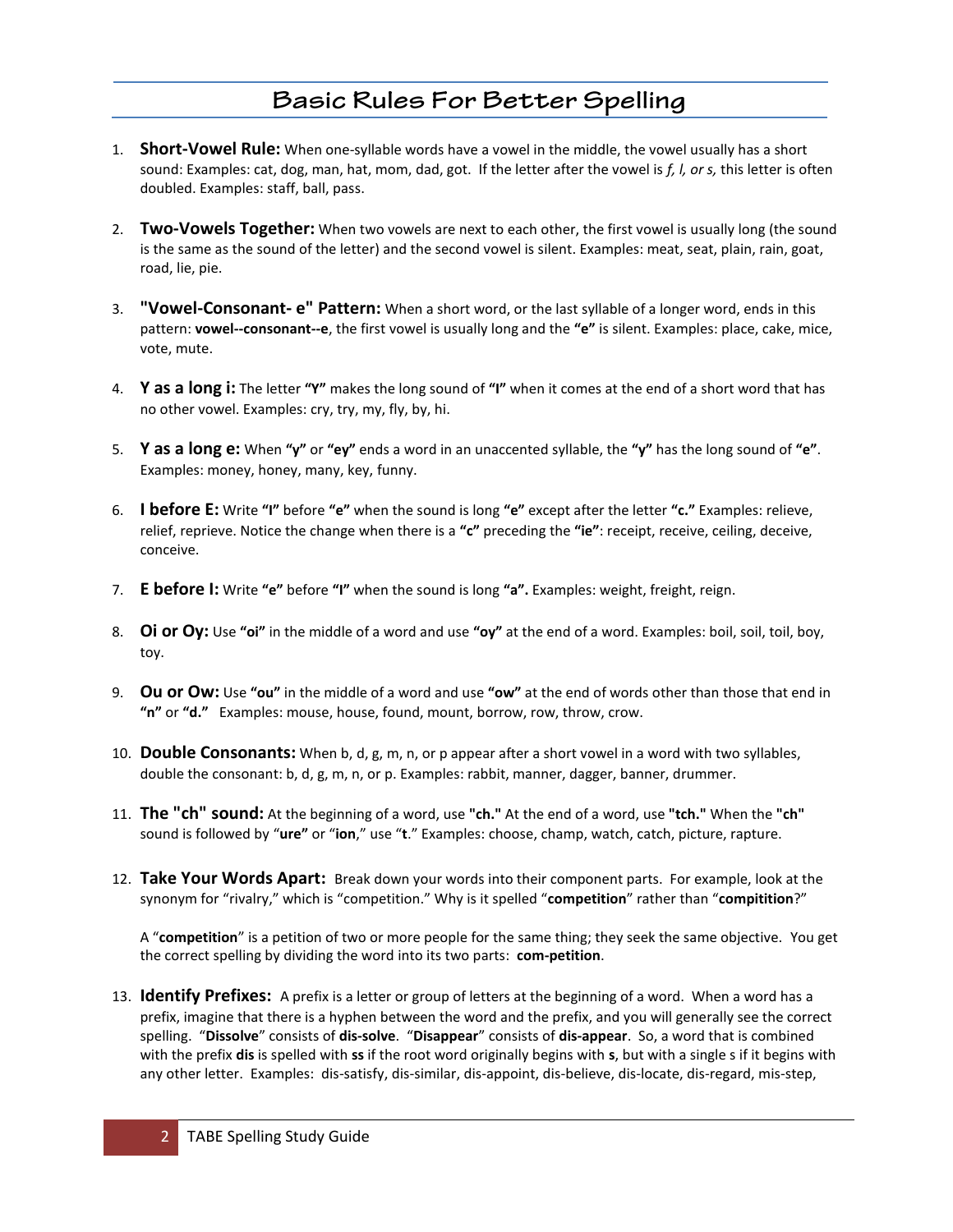mis-understand, over-rated, over-extend, un-natural, un-necessary, un-interesting, under-rate, underestimate.

- 14. **Identify Suffixes:** When a word has a suffix (a letter or group of letters at the end), you can generally apply a test similar to the prefix test. Imagine a hyphen between the word and the suffix; double the letter if the word ends and the suffix begins with the same sound; but do not double when the two letters are different. Examples: actual-ly, drunken-ness, soul-less, sincere-ly, clever-ness, heart-less.
- 15. **Double Consonants Before Suffixes—Part 1:** When a monosyllable (a word of one syllable) ends in a single consonant preceded by a single vowel, you double the consonant before adding "**ing", "ed", "er", "est**." Examples: star, star-ring; tap, tap-ped; wrap, wrap-per; big, big-gest.
- 16. **Double Consonants Before Suffixes—Part 2:** When a word of more than one syllable ends in a single consonant preceded by a single vowel, and when the accent is on the last syllable, you double the consonant before adding **ing, ed, er, est**. Examples: concur, concur-ring; commit, commit-ted; forbid, forbid-den; compel, compel-ling.

If you remember Rules and , you will see why the following words are spelled with a single instead of a double consonant: beat, beat-ing; heat, heat-er; conquer, conquer-ing, soft, soft-est. "Beat" and "hear" end in a single consonant, but the consonant follows two vowels instead of a single vowel; "conquer" does not have the accent on the last syllable; "soft" ends in two consonants.

- 17. **Drop the "E":** When a word ends in a consonant followed by a silent **"e"**, drop the **"e"** before you add "**ing**." Examples: brib**e**, brib-ing; driv**e**, driv-ing; sav**e**, sav-ing; urg**e**, urg-ing.
- 18. **Keep the "Y" Before Adding ING:** When a word ends in **"y"** preceded by a consonant, keep the **"y"** before adding ing, but change the **"y"** to **"i"** before adding **"es"** or **"ed"**. Examples: cry, cry-ing, cr-ies, cri-ed; reply, reply-ing, repl-ies, repl-ied.
- 19. **Know the "Sedes" and the "Ceeds":** Only *one* words ends in **sede**: supersede. Only *three* words end in **ceed**: exceed, proceed, succeed. *All other* words ending with this pronunciation use **cede**; concede, precede, recede, etc.

#### 20. **"ible" vs "able"**

This rule can help you decide the correct spelling. It works most (but not all!) of the time. If you remove -**able** from a word, you are left with a **complete** word. If you remove -**ible** from a word, you are **not left with a complete** word (note that *accessible*, *contemptible*, *digestible*, *flexible* and *suggestible* above are among the exceptions to this rule).

21. **Learn Homophones:** Common homophones (words sounding the same) are listed below that are commonly misused. Learn their meanings.

| accept-except | brewed-brood          | dew-due        | lean-lien    |
|---------------|-----------------------|----------------|--------------|
| ail-ale       | buy—bye               | eight-ate      | led-lead     |
| aisle-isle    | capital-capitol       | elicit-illicit | lint-lent    |
| alter-altar   | cash-cache            | $even-1$       | loan-lone    |
| bail-bale     | ceiling-sealing       | flour—flower   | mail-male    |
| be-bee        | cent-sent             | fore-four-for  | might-mite   |
| bear-bare     | cereal-serial         | forth-fourth   | mint-meant   |
| beaux-bow     | choose-chews          | herd-heard     | naval-navel  |
| been-bin      | coarse-course         | horse-hoarse   | night-knight |
| blue-blew     | colonel-kernel        | hour-our       | not-knot     |
| born-borne    | compliment-complement | $in$ — $inn$   | one-won      |
| bough-bow     | council-counsel       | lain-lane      | ought-aught  |

**TABE Spelling Study Guide**